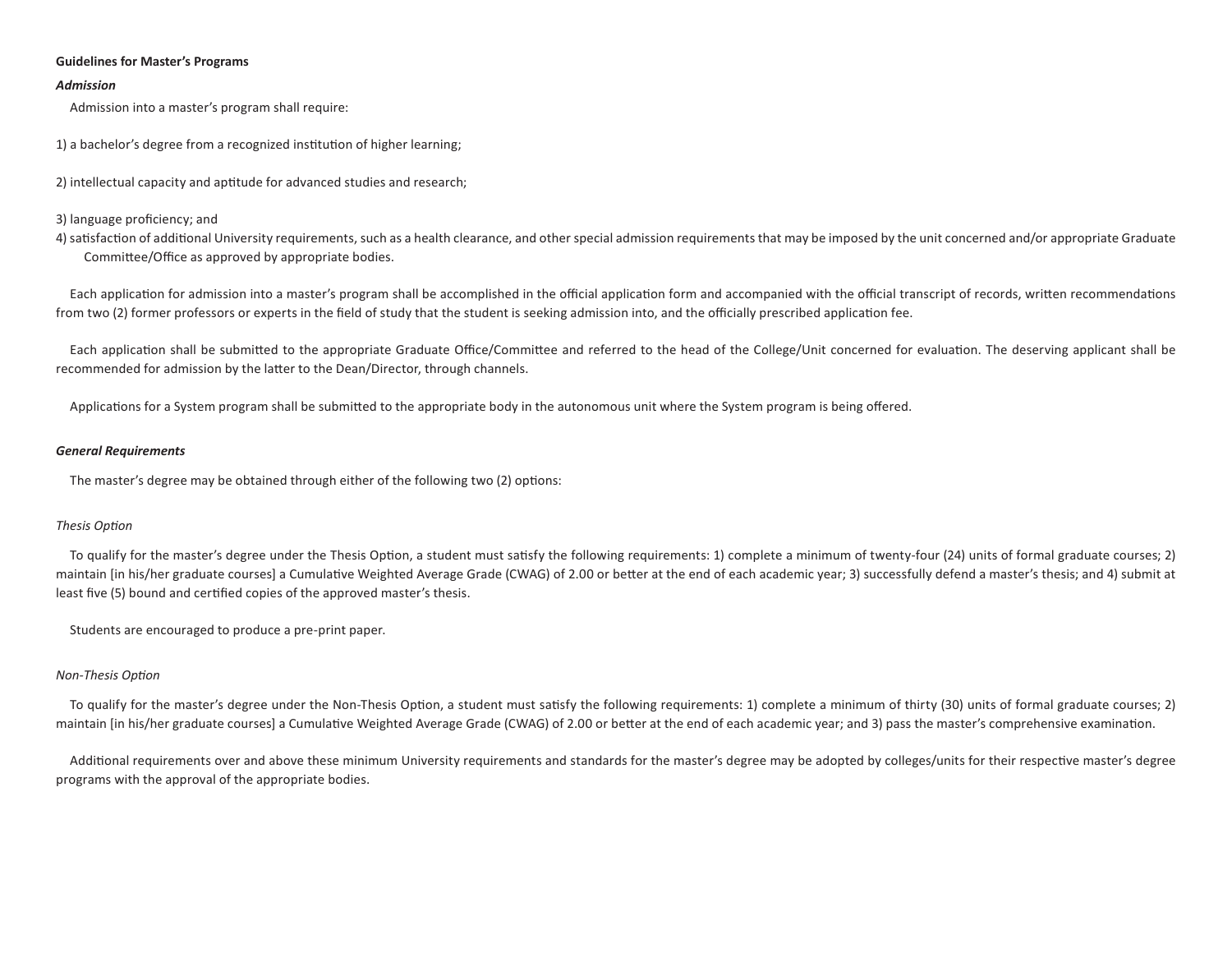## *Program Adviser/Committee and Program of Study*

## *Program Adviser/Committee*

Each student admitted into a master's program shall be assigned a Program Adviser or a Program Committee composed of professors who are master's degree holders, except in highly meritorious cases when other credentials may be considered.

The Graduate Committee of the College/Unit concerned shall recommend the Program Adviser/Committee members to its respective Head.

The Program Adviser/Committee shall advise, monitor, and evaluate the student until s/he finishes all the requirements of the program (non-thesis option) or until s/he advances to the thesis stage and is assigned a Thesis Adviser/Committee (thesis option).

## *Program of Study*

Within the first semester of the student's initial year in the master's program, a Program of Study shall be designated by the Program Adviser/Committee in consultation with the student on the basis of the latter's academic preparation and desired specialization. A copy of this Program of Study shall be submitted to the appropriate Graduate Committee/Office, through channels. Subsequent revisions in the Program must be authorized by the Program Adviser/Committee and communicated as soon as possible to the Graduate Office, through channels.

## *Study Load Per Semester and Trimester*

The normal study load of a full-time student shall be nine (9) to twelve (12) units of formal graduate courses per semester or eight (8) to ten (10) units per trimester.

### *Course Requirements*

## *Thesis Option*

Every student under the master's thesis option shall be required to complete at least twenty-four (24) units of formal graduate courses, excluding thesis.

### *Non-Thesis Option*

Every student under the master's non-thesis option shall be required to complete at least thirty (30) units of formal graduate courses.

# *Transfer of Credit*

## *From Another University*

Subject to the recommendation of the appropriate bodies and the approval of the Dean/Director, graduate courses taken by a student in another university may be credited towards his/her master's program provided that:

1) these courses were taken within the last five (5) years prior to admission;

2) these were validated through appropriate means by the College/Unit or Graduate Office/Committee concerned; and

3) the total number of credit transferred shall not exceed three-eighths (3/8) of the total number of units in the student's master's course requirements.

However, condition (2) shall not apply if the courses were taken in an institution with which the University of the Philippines has a special academic arrangement and if these courses are part of the student's approved Program of Study.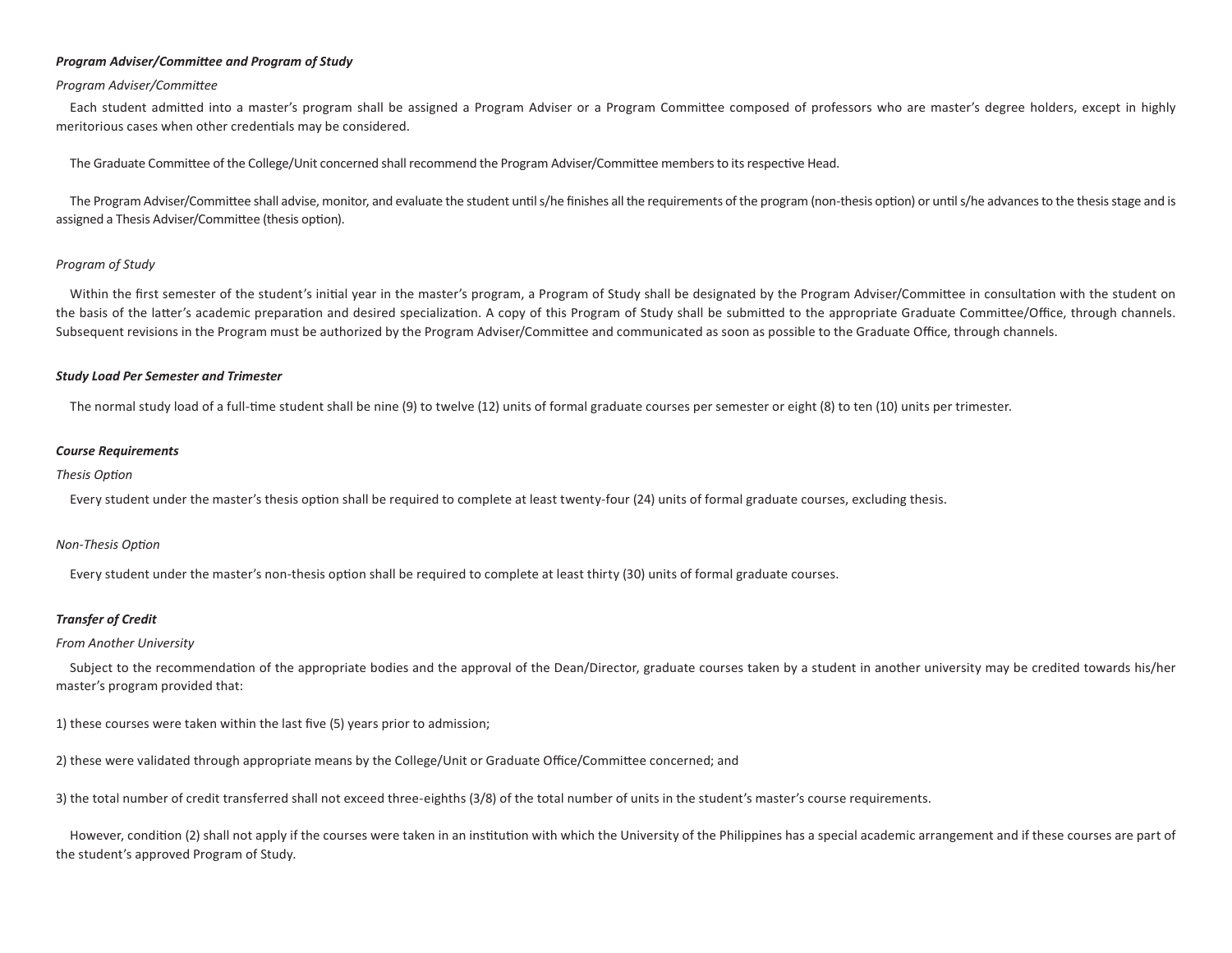## *From Another Program*

Subject to the recommendation of the appropriate bodies and the approval by the Dean/Director, graduate courses taken by the student under another program of the University of the Philippines may be transferred for credit to his/her new master's program provided that:

1) these courses were taken during the last five (5) years prior to the student's admission or transfer to the master's program; 2) these units have not been credited to a degree previously obtained by the student; and 3) these courses are relevant to his/her new program.

## *Processing of Transfer of Credit*

Transfer of credit shall be done within the first semester of the student's admission into the program.

The course(s) credited shall be specified in the student's record by the Graduate Committee/ Office/Head of the College/Unit concerned. A copy of the approval shall be sent to the Office of the University Registrar.

A grade of 3.00 or better is a passing grade. A graduate student earns credit for a course when s/he obtains a grade of "3.00" or better.

### *Grade Requirement*

## *Grading System (Revised UP Code: Art. 369, 27th UPD UC meeting: 14 December 1991)*

The following numerical grades shall be used in graduate courses: 1.00, 1.25 (Excellent), 1.50, 1.75 (Very Good), 2.00 , 2.25 (Good), 2.50, 2.75 (Satisfactory), 3.00 (Pass), 4.00 (Conditional), Inc (Incomplete), and 5.00 (Fail).

# *Cumulative Weighted Average Grade (CWAG)*

The Cumulative Weighted Average Grade (CWAG) shall be based on all courses taken by the student in his/her approved Program of Study, including those taken in compliance with the Residence Rules, if applicable.

To remain in good standing, a student must maintain a CWAG of 2.00 or better in his/her course work at the end of each academic year until the completion of the Program of Study. This CWAG shall be computed by the Program Adviser/Committee and reported by the latter to the Graduate Office, through channels.

### *Failure to Satisfy the Grade Requirement*

A student who fails to satisfy the CWAG of 2.00 at the end of the academic year shall be disqualified from the master's program unless the Dean/Director decides on justifiable grounds and, upon the recommendation of the student's Program Adviser/Committee, through channels, to waive the rule.

*Master's Thesis (Thesis Option)*

### *Standard for Master's Thesis*

The master's thesis must:

1) embody an original and significant research or creative work;

2) show the student's capacity to make a critical evaluation of previous work done in his/her chosen research topic; and 3) demonstrate his/her ability to present research findings in a clear, systematic, and scholarly manner.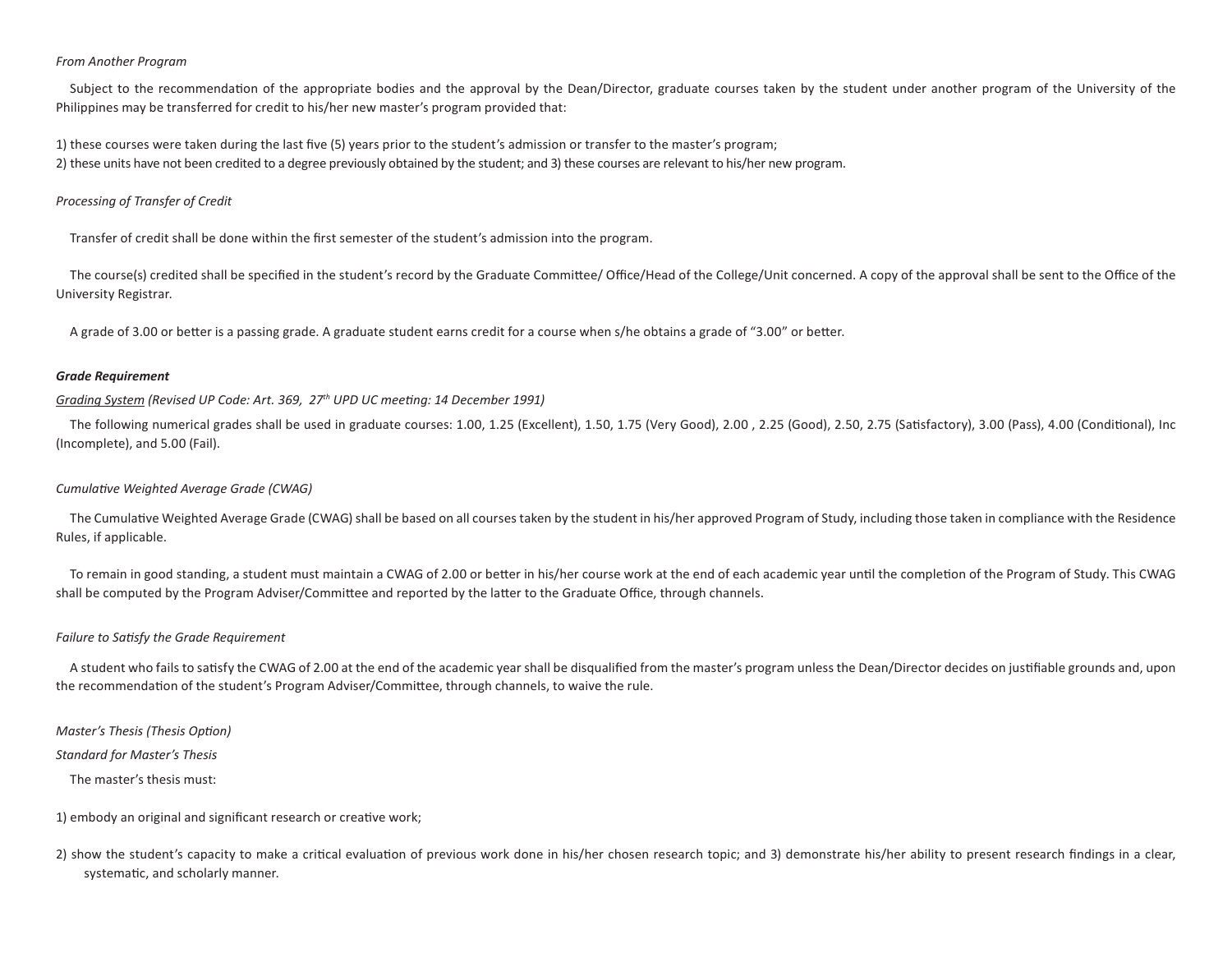## **Thesis Adviser** *(1126th BOR Meeting: 26 November 1998, as amended on the 1167th BOR Meeting: 30 January 2003)*

After the student completes the prescribed academic requirements, s/he shall request the head of the unit for a thesis adviser. The Dean/Director shall then appoint the adviser who shall be chosen on the basis of the student's research topic, upon recommendation of appropriate bodies. The adviser shall come from the unit where the student is enrolled.

The adviser shall be responsible for:

1) advising the student in the preparation of the thesis proposal;

2) guiding and monitoring his/her thesis research;

3) submitting a yearly evaluation report to the Graduate Committee; and

4) indorsing his/her master's thesis for oral defense.

Thesis Committee

A Thesis Committee, consisting of the Adviser, Co-Adviser, if any, and a Reader, shall be constituted upon completion of course work.

The Thesis Committee shall consist of full-time regular faculty members who are master's degree holders except in highly meritorious cases as approved by the Dean/Director upon the recommendation of the appropriate bodies. Professorial Lecturers, Professors Emeriti and experts from external institutions may also serve as Co-Adviser, Reader, and panelists upon approval by the Dean/Director.

Functions of Thesis Committee

The Thesis Committee shall: 1) approve the thesis proposal; and 2) indorse the thesis draft for oral defense.

Functions of Reader/Critic

The functions of the Reader are to:

1) evaluate the thesis for defense; and

2) indorse the thesis to the Oral Defense Panel.

Change of Adviser/Reader

If the Adviser/Reader goes on leave for more than one (1) semester, the Dean/Director shall appoint a new Adviser/Reader upon the recommendation of the appropriate bodies.

A student who wishes to change an Adviser/Reader shall write the Dean/Director, through channels.

On the other hand, an Adviser may request to be relieved of his/her duties for justifiable reasons.

*[Refer to Doctoral Dissertation section in this Chapter, for guidelines on change of Adviser/Reader]*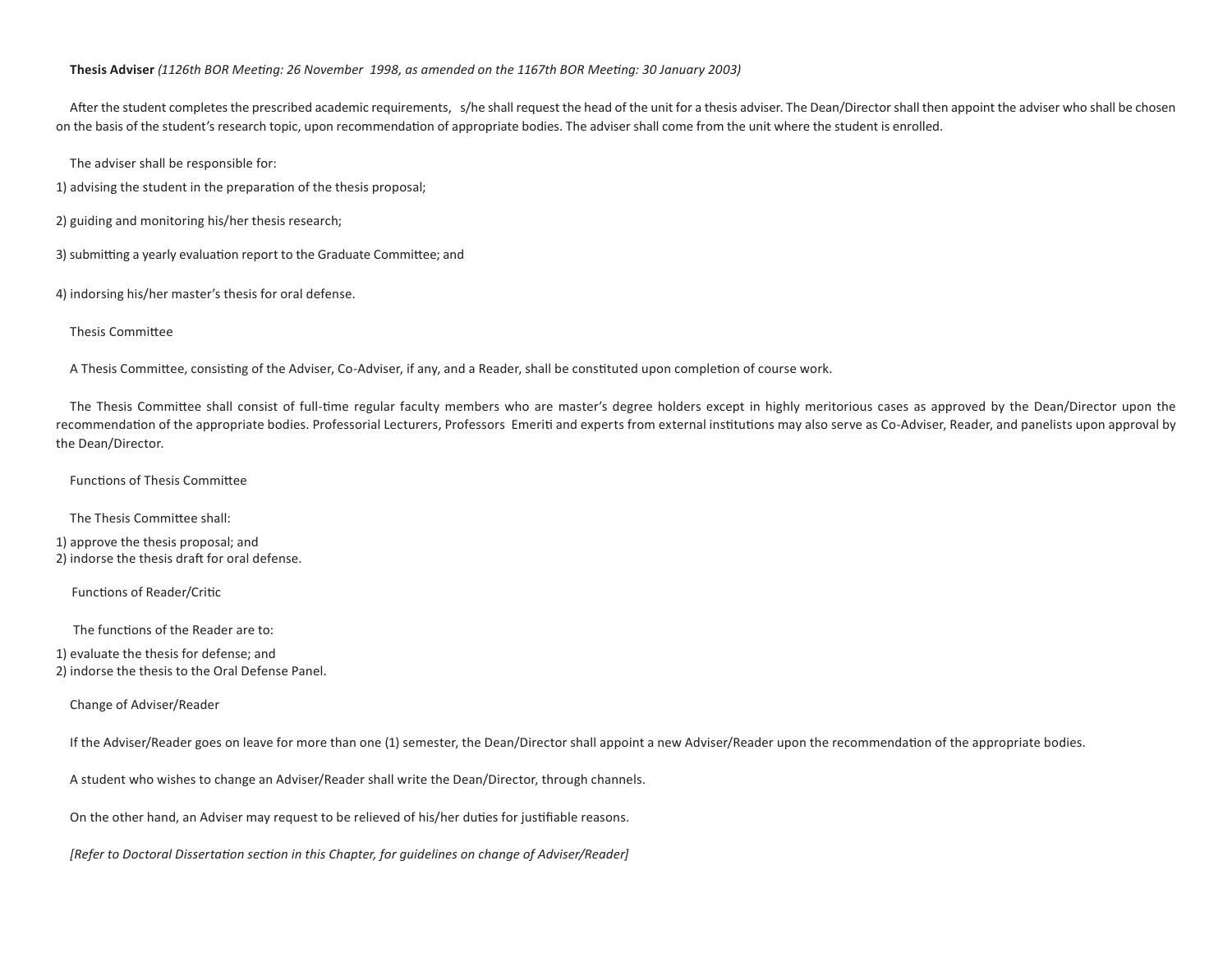### Number of Thesis Advisees

The number of advisees (inclusive of thesis and dissertation students) shall be left to the discretion of the Graduate Faculty Council.

#### Thesis Proposal

The student shall submit a written thesis proposal to the Thesis Adviser, Co-Adviser (if any) and Reader. Upon approval of the thesis proposal, the student may then carry out the thesis research. A certified copy of the approved proposal and a form indorsing the thesis proposal, duly signed by the Thesis Committee, shall be submitted to the Dean/Director, through channels.

Defense of the Master's Thesis

# Defense Panel

After the student's completed draft has been evaluated favorably by the Thesis Committee members, they shall indorse it for oral defense to the Dean/Director, through channels.

The oral defense panel shall consist of at least three (3) members and no more than five (5) members who shall be appointed by the Dean/Director upon the recommendation of the appropriate bodies. A maximum of two (2) out of five (5) or one (1) out of three (3) members of the master's oral defense panel may come from an external institution, i.e., outside the Department, Institute, College, or University.

The panel shall be chaired by one (1) of the examiners other than the Adviser.

### Administration of Defense

The master's defense must be held in the College/Unit at a time recommended by the panel, indorsed by the appropriate heads and Graduate Committees concerned, and authorized by the Dean/Director.

The time and place of the master's defense shall be officially announced by the Graduate Office/ Committee concerned at least two (2) weeks before the scheduled oral defense. The schedule of the defense may be changed only upon the recommendation of the defense panel, through channels, and the formal authorization of the Dean/Director.

The defense may be held only if:

1) the thesis manuscript has been received by each member of the panel at least two (2) weeks before the scheduled examination;

2) all members of the examination panel are present, except for programs that require the inclusion of a foreign Co-Adviser or foreign external examiner. If the latter is absent, s/he shall be required to send her/his comments to the Chair of the Panel who shall integrate this in the final report. If any other member of the panel is absent, the oral defense shall be rescheduled.

The master's defense shall be a public oral examination, the duration of which shall be left to the discretion of the panel. However, the evaluation and rating of the student's defense shall be done by the panel in a closed-door meeting to be held immediately after the defense.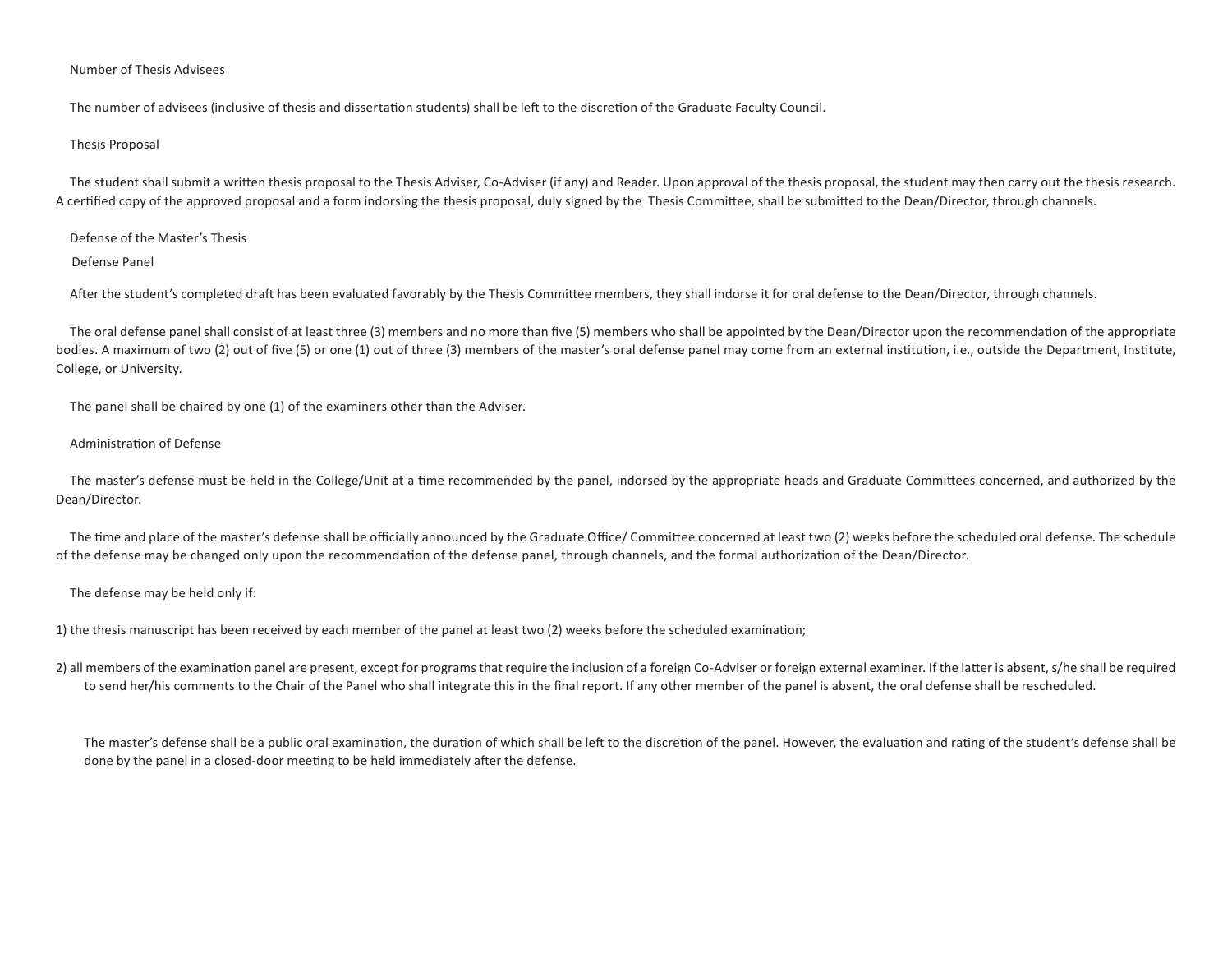## Rating

There shall be three (3) ratings for the defense: "Pass," "Provisional Pass," or "Fail." "Fail" means substantial revisions are required by at least two (2) of the five (5) panel members or one (1) of the three (3) panel members. Any member who fails the student must specify the reason(s) in writing, a copy of which shall be attached to the report of the panel.

"Provisional Pass" means minor revisions are required. All members of the panel must agree on the recommended revisions, which must be specified in writing and attached to the final report. A second rating sheet shall be signed only after the student incorporates the revisions and the defense panel certifies that the revisions were made.

The result of the oral defense must be reported by the panel to the Dean/Director, through channels, within the first working day after the examination.

## Passing or Failing the Master's Defense

If the student passes the defense, his/her master's thesis shall be considered approved.

If the student fails the defense, s/he may submit herself/himself to a second master's defense within one (1) academic year after the first defense. Failure to pass the second defense disqualifies the student from her/his current master's program. Moreover, a rating of "Fail" in the second defense shall disqualify the student from being admitted into other master's programs offered by the same Department/Institute.

## *Comprehensive Examination (Non-thesis Option)*

#### Nature

The comprehensive examination shall be a written examination that must be taken by a student in the Non-Thesis Option. It shall aim to test the student's mastery of his/her discipline or area.

### Comprehensive Examination Committee

The Comprehensive Examination Committee shall consist of a minimum of three (3) regular full-time faculty members with doctoral degrees, except in meritorious cases, when those with other credentials maybe made part of the Committee, such as Professorial Lecturers and Professors Emeriti may also serve as examiners provided they are at least master's degree holders and/or known experts in their fields and have taught in the unit during the last two (2) years. The exception shall be made only with the approval of the Dean/Director, upon the recommendation of the appropriate bodies.

### Administration

The student may apply for the comprehensive examination after 1) completing the course work; 2) obtaining a Cumulative Weighted Average Grade of "2.00" or better in all his/her courses, including those courses taken to comply with the Maximum Residence Rules; and 3) satisfying the foreign language requirement, if any.

The Program Adviser/Committee shall recommend to the Dean/Director, through channels, the schedule of the Comprehensive Examination. The Dean/Director shall then appoint a Comprehensive Examination Committee of three (3) members who shall schedule, conduct, and evaluate the Comprehensive Examination.

The examination shall be administered only in the officially designated examination room by the appropriate Graduate Committee/Office. The duration of the examination shall be at the discretion of the unit concerned.

The result must be officially reported by the Comprehensive Examination Committee to the Dean/ Director, through channels, not later than two (2) weeks after the examination is administered.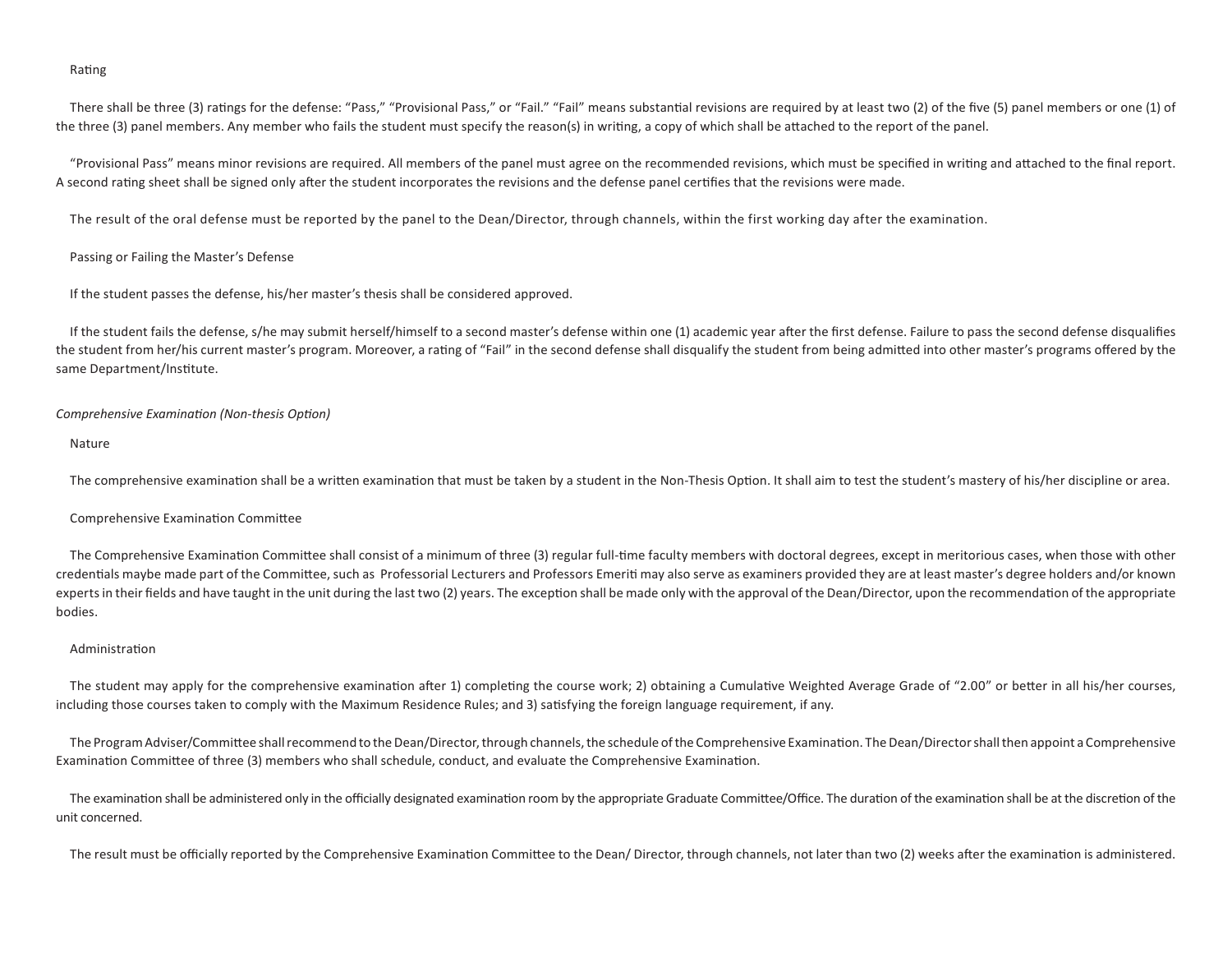## Rating

The grades for the comprehensive examination are as follows: "High Pass," "Pass," or "Fail." If a student fails the comprehensive examination, a second examination shall be allowed within one (1) year after the first examination. Failure to pass this second examination shall bar the student permanently from the master's program. Moreover, the student shall be disqualified from admission into other master's programs within the same Department.

If the student passes the comprehensive examination, s/he shall qualify for the master's degree under the Non-Thesis Option.

#### *Residence Rules*

#### *One-Year Residence Before Graduation*

The student must be officially enrolled in residence at least one (1) academic year prior to the conferment of the master's degree.

### *Regular Period for Completion*

The time limit for the completion of all master's requirements shall be five (5) years.

The counting of the period of residence shall start from the student's first enrollment in a graduate course after admission into the master's program and shall include all leaves of absence from the program.

The regular period for completion for a graduate student transferring from another university shall be reduced by one (1) semester.

If there are courses taken by the student prior to his/her admission to the program and credited to his/her course requirements, then his/her allowed period of completion will be reduced by a number of semesters equivalent to one (1) semester for every nine (9) units of courses credited to his/her program.

## *Extension of Residence*

In exceptionally meritorious cases, extensions of residence beyond the above regular period of completion may be approved by the Dean/Director upon the recommendation of the appropriate bodies.

Each extension shall be for a period not exceeding one (1) calendar year at a time. In no case shall the extensions exceed more than five (5) years. The student granted an extension shall take additional units of graduate courses in his/her discipline or area during the extension period at a rate of three (3) units for every two (2) years of extension or a fraction thereof.

# *Non-Compliance with Residence Rules*

Any student who fails to complete all requirements of the degree within the regular period and any approved extension thereof shall be disqualified from the Master's program.

### *Leave of Absence (LOA) or Absent Without Leave (AWOL)*

A student returning from a leave of absence or from abeing bsent without leave (AWOL) shall declare his/her intention to enroll by writing to the University Registrar through channels *(Annex 4: LOA flow chart)*.